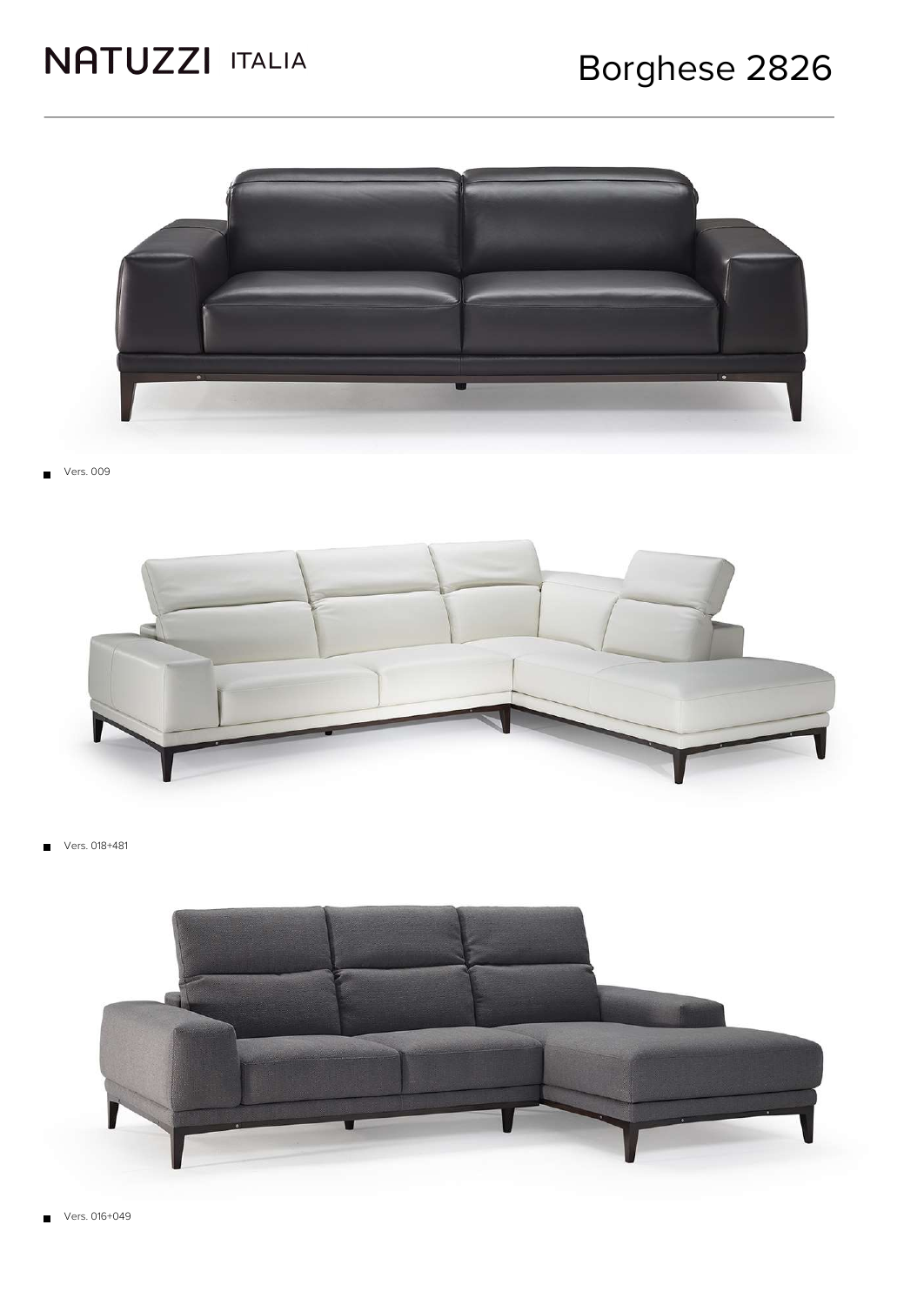### Borghese 2826

#### **SCHEMATICS**



#### COMPOSITION EXAMPLES